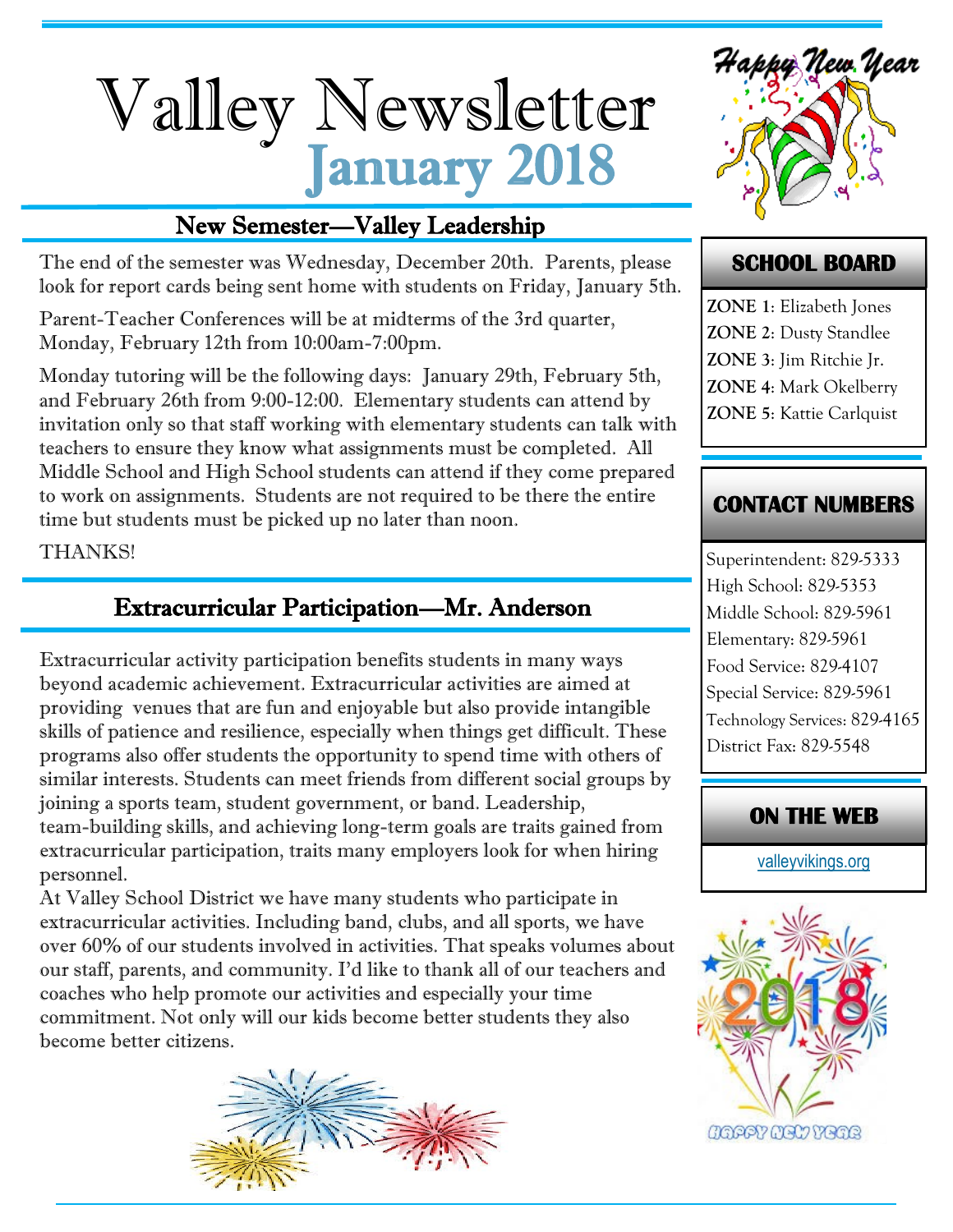# Boys State & Girls State—Ms. Moffitt

Boys State and Girls State, sponsored by the American Legion and American Legion Auxiliary, is a week-long program in June for Juniors in high school where teens make the law! Students gain hands-on experience in state, county, and city government by running for office, establishing "laws," and touring the state capital. Attendees will have scholarship and college credit opportunities, as well as the chance to attend Boys Nation or Girls Nation in Washington DC. For more information, leave a message at 208-829-4080.

#### Christmas Baskets– Mrs. Elorrieta

I cannot adequately put into words my appreciation and amazement of the Valley Community. The Valley Community Helpers provided Christmas food baskets for 60 families, which included 83 children, ages 1 - 18. This project was made possible by the wonderful people that live in Eden and Hazelton. Thank you to those who served and those who donated money, gifts, food, sundries, and time. The generosity extended this Christmas season is so amazing. I would like to thank those student members from FCCLA and BPA who did Trick or Treat to raise money, those few kids that braved the wee hours of the morning on a Saturday to go shopping, and my wonderful classes for wrapping and then wrapping some more. A special thank you goes out to the Valley students who supported the canned food drive and to Colby Bettencourt for organizing a drive in the high school for his senior project. Words will never be enough. To everyone who made this possible: thank you . . . Thank You . . . THANK YOU!!!

### Driver's Education—Mrs. Lamun

Our next Drivers Education class will begin in March! This gives you plenty of time to get your class fees and permit.

Students who are 14½ and want to be in the spring class must sign up in the high school office and pay at least 50% of the class fee (\$200), as well as go to a DMV and purchase a permit. Students must bring their receipt from the DMV to the office so we can make a copy to keep on file. Both of these things need to happen *before* the first day of class. We need a minimum of 12 students to hold a class and by doing this we will know in advance if we need to cancel the class. If the class is cancelled, the class fees that were paid will be returned. Your permit is good until you are 18 so you can use it for the next class.

Valley Newsletter When at the DMV, students need to get a copy of the Driver's Manual. I do not provide them. They are free and will be required for the class.